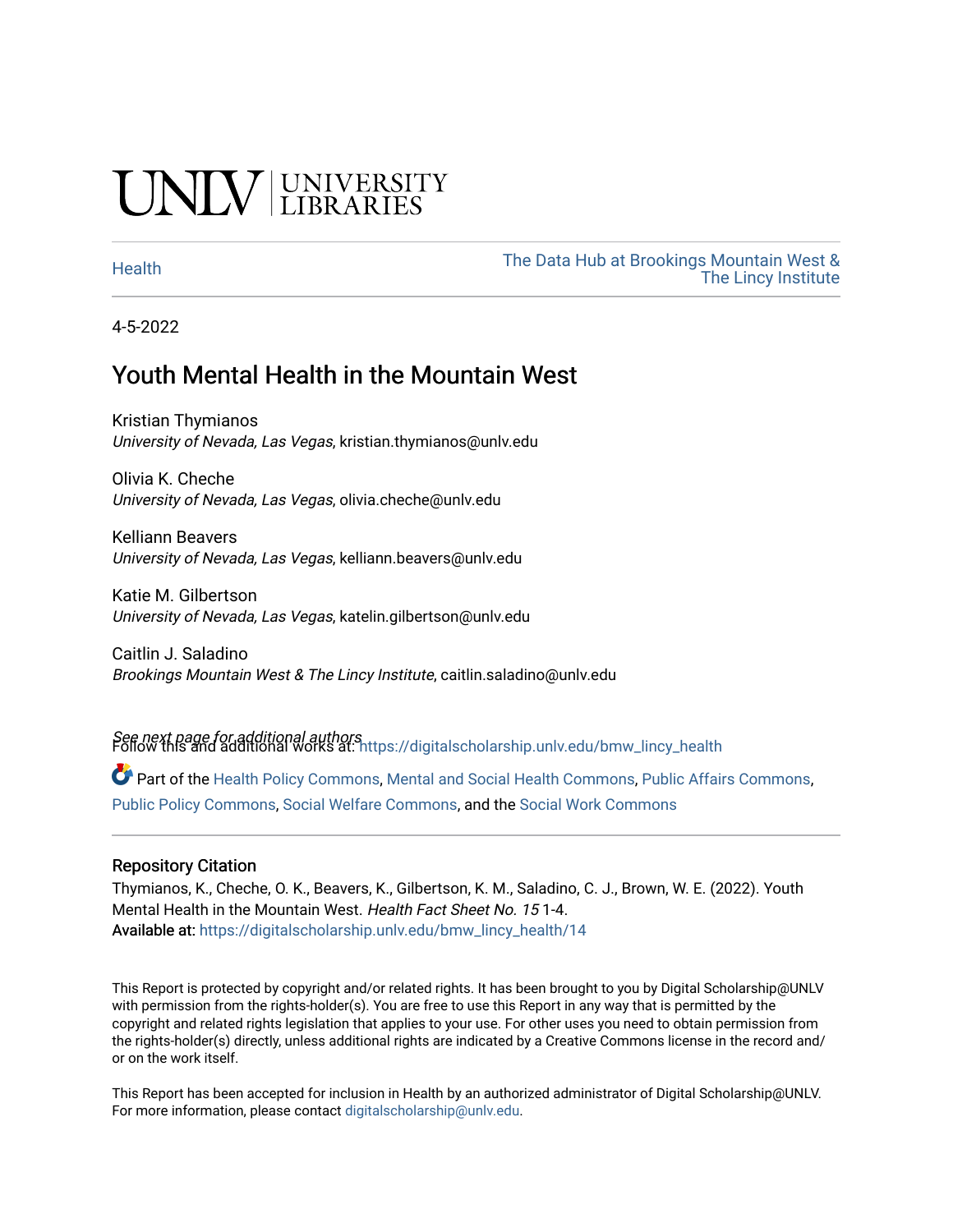#### Authors

Kristian Thymianos, Olivia K. Cheche, Kelliann Beavers, Katie M. Gilbertson, Caitlin J. Saladino, and William E. Brown Jr.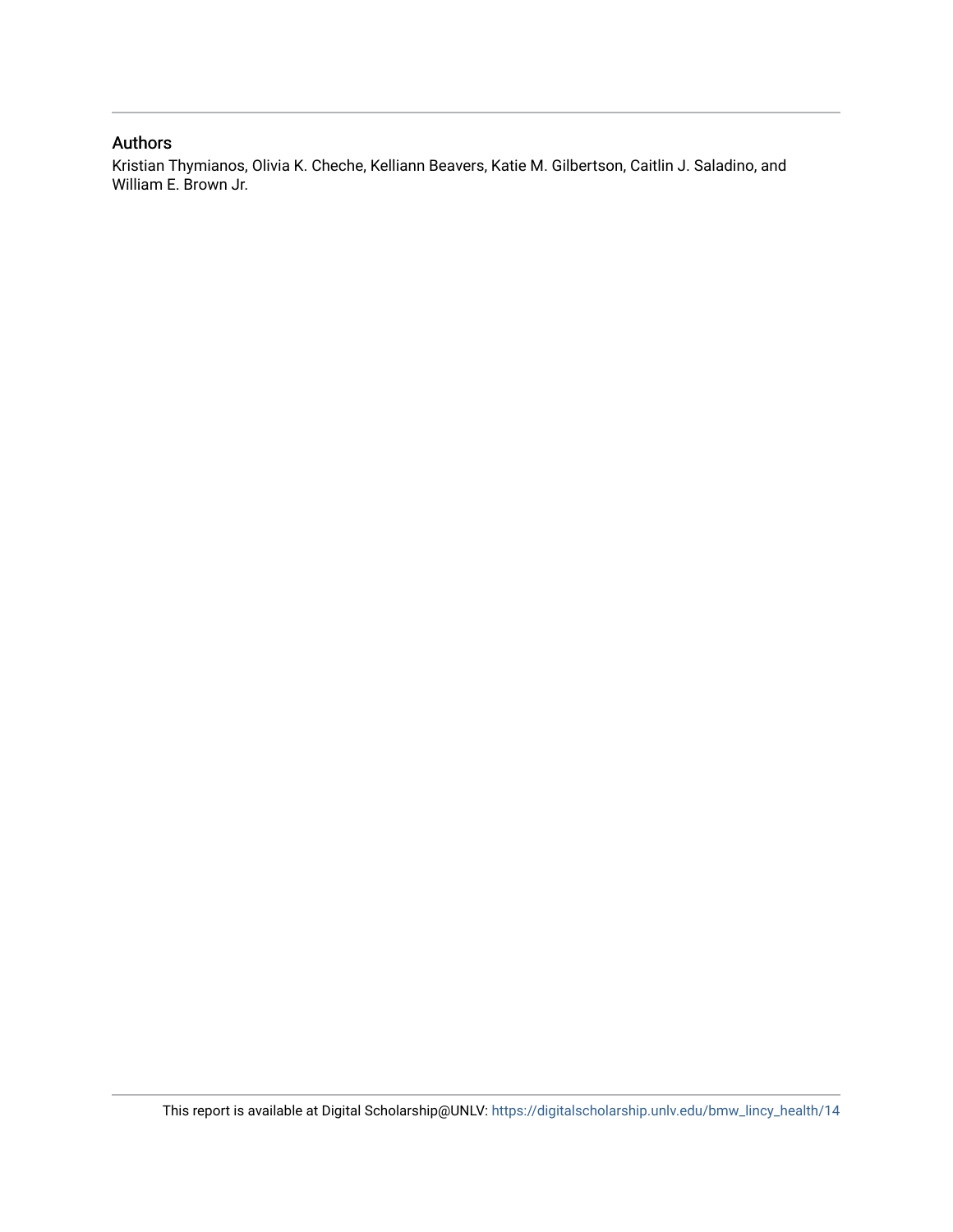# JNIN THE LINCY INSTITUTE & **BROOKINGS MOUNTAIN WEST**

### YOUTH MENTAL HEALTH IN THE MOUNTAIN WEST

Health Fact Sheet No. 15 | April 2022

Prepared by: Kristian Thymianos, Olivia K. Cheche, Kelliann Beavers, Katie M. Gilbertson, Caitlin J. Saladino, and William E. Brown, Jr.

#### PURPOSE:

This fact sheet explores youth mental health metrics of Mountain West states from the Hopeful Futures Campaign's 2022 report, America's School Mental Health Report Card.<sup>1</sup> This study provides state snapshots on school mental health policies and workforce availability for all 50 states and the District of Columbia. The Mountain West states of Arizona, Colorado, Nevada, New Mexico, and Utah are considered here.

#### ABOUT THE DATA:

The data in this fact sheet present the overall state ranks for mental health in 2015, 2020, 2021, and 2022. Additionally, this fact sheet provides data for the number of children with major depression and the number of children with major depression who did not receive treatment in Mountain West states. Hopeful Futures' 2022 America's School Mental Health Report Card retrieved these data in 2021 from Mental Health America's (MHA) report, The State of Mental Health in America,<sup>2</sup> along with projections for total numbers of K-12 students in 2022 from The National Center for Education Statistics' 2014 publication, Projection of Education Statistics to 2022.

#### KEY FINDINGS:

- 1. Nevada ranks  $51^*$  and last among the  $50$  states and the District of Columbia in overall youth mental health rankings for the years 2015, 2020, 2021, and 2022.
- 2. About 289,000 children in the Mountain West have major depression: AZ (7.38%); CO (6.71%); NV (7.79%); NM (8.71%); UT (7.87%).
- 3. Among Mountain West states, Colorado has the lowest percentage (2.06%) of children with major depression who did not receive treatment. Arizona has the highest percentage and number (5.21%; 67,000 children) of children with major depression who did not receive treatment.
- 4. In 2022, Nevada has the third lowest availability of school psychologists (one professional available for every 1,866 students, with a recommended ratio of 1:500) and the lowest availability of school social workers (one professional available for every 8,730 students, with a recommended ratio of 1:250). Nevada's school mental health workforce is operating with 26.8% of the recommended number of school psychologists, and 2.9% of the recommended number of school social workers.

<sup>1</sup> Hopeful Futures Campaign, "America's School Mental Health Report Card." 2022[. https://hopefulfutures.us/wp-content/uploads/2022/02/FINAL-EDITS-](https://hopefulfutures.us/wp-content/uploads/2022/02/FINAL-EDITS-Master_022322.pdf)[Master\\_022322.pdf](https://hopefulfutures.us/wp-content/uploads/2022/02/FINAL-EDITS-Master_022322.pdf)

<sup>&</sup>lt;sup>2</sup> Mental Health America (MHA), "State of Mental Health America." October 2021[. https://www.mhanational.org/issues/state-mental-health-america](https://www.mhanational.org/issues/state-mental-health-america)

<sup>&</sup>lt;sup>3</sup> The National Center for Education Statistics, "Projection of Education Statistics to 2022." February 2014[. https://nces.ed.gov/pubs2014/2014051.pdf](https://nces.ed.gov/pubs2014/2014051.pdf)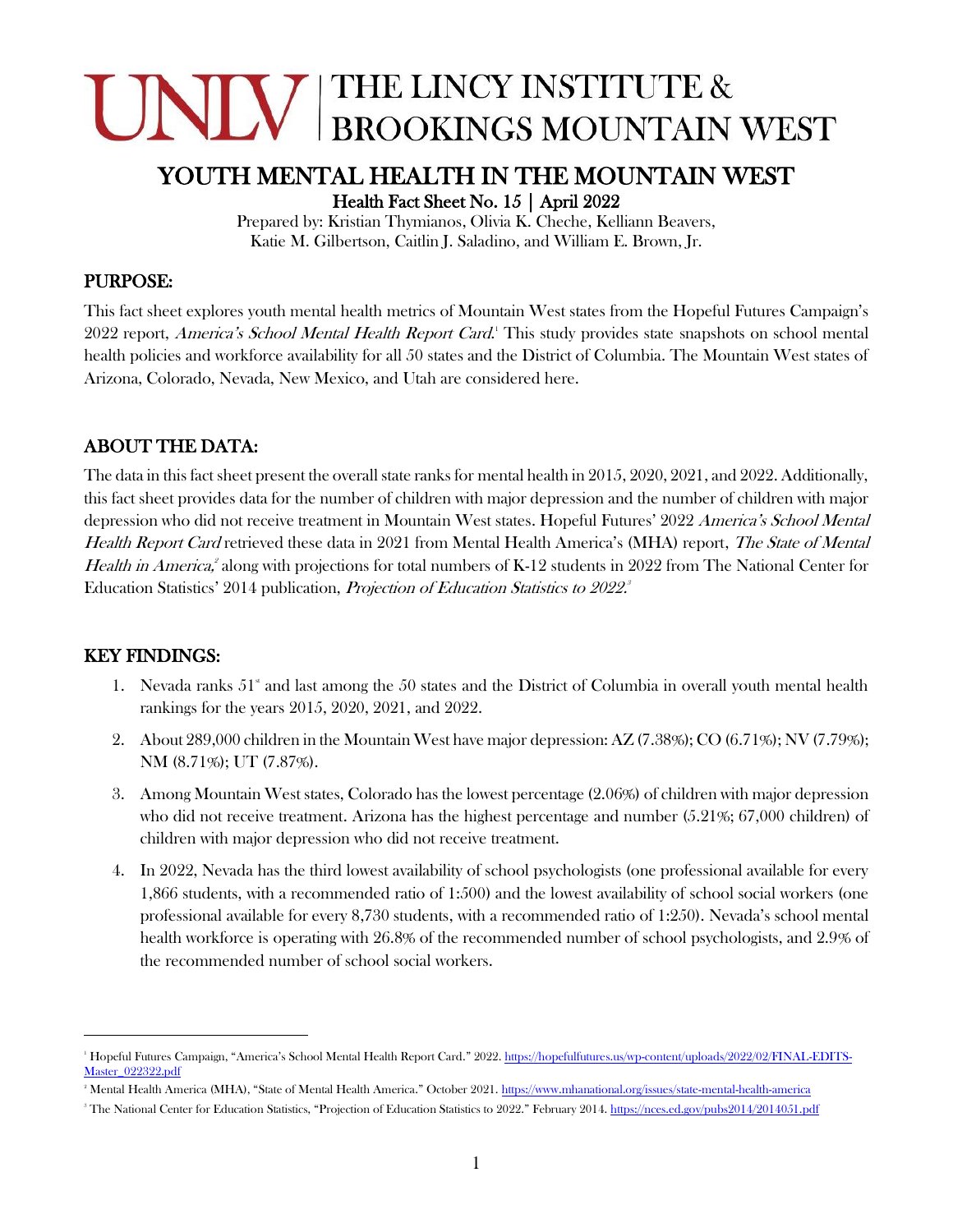## THE LINCY INSTITUTE &<br>BROOKINGS MOUNTAIN WEST

Table 1 shows the overall youth mental health rankings in each of the Mountain West states for the years 2015, 2020,  $2021$ , and  $2022$ . Nevada consistently ranks  $51<sup>*</sup>$  in the nation for all years documented. Colorado experienced some of the largest rank changes in the years listed, ranging from  $13<sup>th</sup>$  in 2020, to  $42<sup>nd</sup>$  in 2021, and back to  $13<sup>th</sup>$  in 2022.

| <b>State</b>      | 2015                | 2020               | 2021                              | 2022             |
|-------------------|---------------------|--------------------|-----------------------------------|------------------|
| Arizona           | $46^{\rm \tiny th}$ | 30 <sup>th</sup>   | 49 <sup>th</sup>                  | 49 <sup>th</sup> |
| Colorado          | 31 <sup>st</sup>    | $13^{\rm th}$      | $42^{\scriptscriptstyle{\rm nd}}$ | 13 <sup>th</sup> |
| <b>Nevada</b>     | $51^{\rm st}$       | $51$ <sup>st</sup> | $51^{\rm st}$                     | $51^{\rm st}$    |
| <b>New Mexico</b> | 50 <sup>th</sup>    | $41$ <sup>st</sup> | 50 <sup>th</sup>                  | $47^{\circ}$     |
| Utah              | 23 <sup>rd</sup>    | 32 <sup>nd</sup>   | 32 <sup>nd</sup>                  | 32 <sup>nd</sup> |

Table 1: Overall Mountain West State Ranks for Youth Mental Health, 2015, 2020, 2021, and 2022

\*Adapted from America's School Mental Health Report Card by the Hopeful Futures Campaign.

Table 2 displays data on major depression in youth by Mountain West state, including the number of children with major depression, as well as the number of children with major depression who did not receive treatment. These figures are also presented as percentages of K-12 students, based on a 2022 projection for total number of K-12 students in each Mountain West state.

New Mexico has the highest percentage of children with depression (8.71%; 31,000 children), and Nevada has the second-highest percentage (7.79%; 42,000 children). The data for all Mountain West states indicate that about 289,000 children in the Mountain West have major depression: AZ (7.38%); CO (6.71%); NV (7.79%); NM (8.71%); UT (7.87%). Colorado has the lowest percentage (2.06%) of children with major depression who did not receive treatment. Arizona has the highest percentage and number (5.21%; 67,000 children) of children with major depression who did not receive treatment.

Table 2: Major Depression in Youth by Mountain West State, 2022

| Metric                                                                  | Arizona   | Colorado | Nevada  | <b>New</b><br><b>Mexico</b> | Utah    |
|-------------------------------------------------------------------------|-----------|----------|---------|-----------------------------|---------|
| Number, K-12 Students (2022 Projection)                                 | 1,287,000 | 969,000  | 539,000 | 356,000                     | 712,000 |
| Number, Children with Major Depression                                  | 95,000    | 65,000   | 42,000  | 31,000                      | 56,000  |
| Percent, Children with Major Depression                                 | 7.38%     | 6.71%    | 7.79%   | 8.71%                       | 7.87%   |
| Number, Children with Major Depression<br>Who Did Not Receive Treatment | 67,000    | 20,000   | 28,000  | 18,000                      | 25,000  |
| Percent, Children with Major Depression<br>Who Do Not Receive Treatment | 5.21%     | 2.06%    | 5.19%   | 5.06%                       | 3.51%   |

\*Adapted from America's School Mental Health Report Card by the Hopeful Futures Campaign.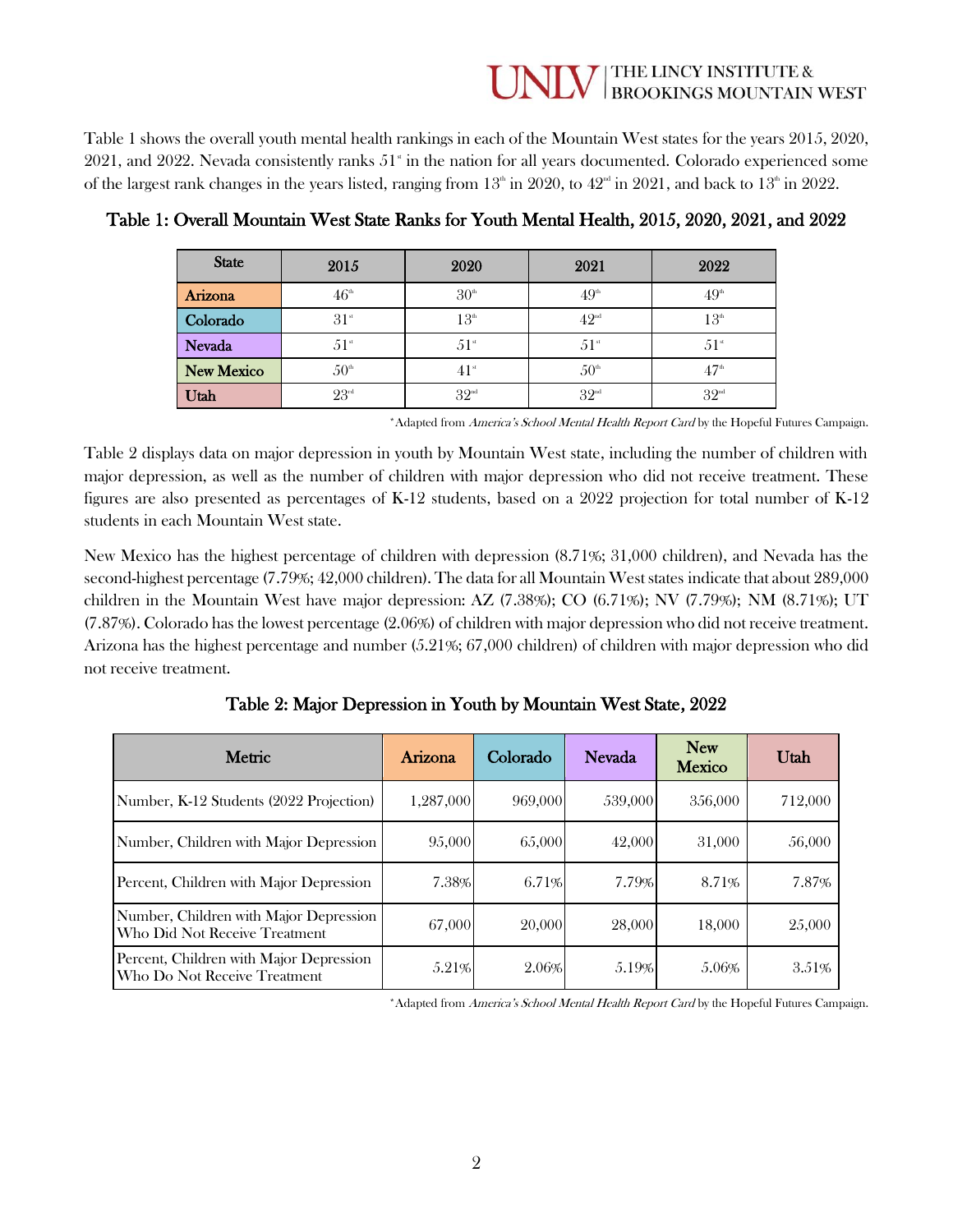#### THE LINCY INSTITUTE & **BROOKINGS MOUNTAIN WEST**

Table 3 displays the mental health workforce availability within each Mountain West state. Across all three types of school mental health professionals, each state has a lower workforce availability than recommended.

In 2022, Nevada has the third lowest availability of school psychologists (one professional available for every 1,866 students, with a recommended ratio of 1:500) and the lowest availability of school social workers (one professional available for every 8,730 students, with a recommended ratio of 1:250). Nevada's school mental health workforce is operating with 26.8% of the recommended number of school psychologists, and 2.9% of the recommended number of school social workers.

Utah also has a low availability of school social workers, with one professional for every 8,198 students. Arizona has the lowest availability of school counselors, with one professional for every 905 students.

| <b>Metric</b>                              | Recommended<br>Ratio | Arizona | Colorado | <b>Nevada</b> | <b>New</b><br><b>Mexico</b> | Utah    |
|--------------------------------------------|----------------------|---------|----------|---------------|-----------------------------|---------|
| Ratio of School Psychologists to Students  | 1:500                | 1:1.593 | 1:1,578  | 1:1,866       | 1:3,673                     | 1:2,720 |
| Ratio of School Social Workers to Students | 1:250                | 1:3,382 | 1:2,258  | 1:8,730       | 1:945                       | 1:8,198 |
| Ratio of School Counselors to Students     | 1:250                | 1:905   | 1:324    | 1:544         | 1:473                       | 1:591   |

#### Table 3: Mental Health Workforce by Mountain West State, 2022

\* Adapted from America's School Mental Health Report Card by the Hopeful Futures Campaign.

Figure 1 displays the percentage of youth with at least one reported major depressive episode in the past year for the years 2015, 2020, 2021, and 2022. Between 2015 and 2022, New Mexico had the highest rates for three of the four reported years. Colorado has the lowest rates of youth with at least one major depressive episode except for 2020. The Mountain West average is shown in the dotted line, indicating an upward trend since 2015 in the percentage of youth reporting at least one major depressive episode.



#### Figure 1: Youth with At Least One Major Depressive Episode in the Past Year in Mountain West States, 2015, 2020, 2021, and 2022

\*Adapted from America's School Mental Health Report Card by the Hopeful Futures Campaign.